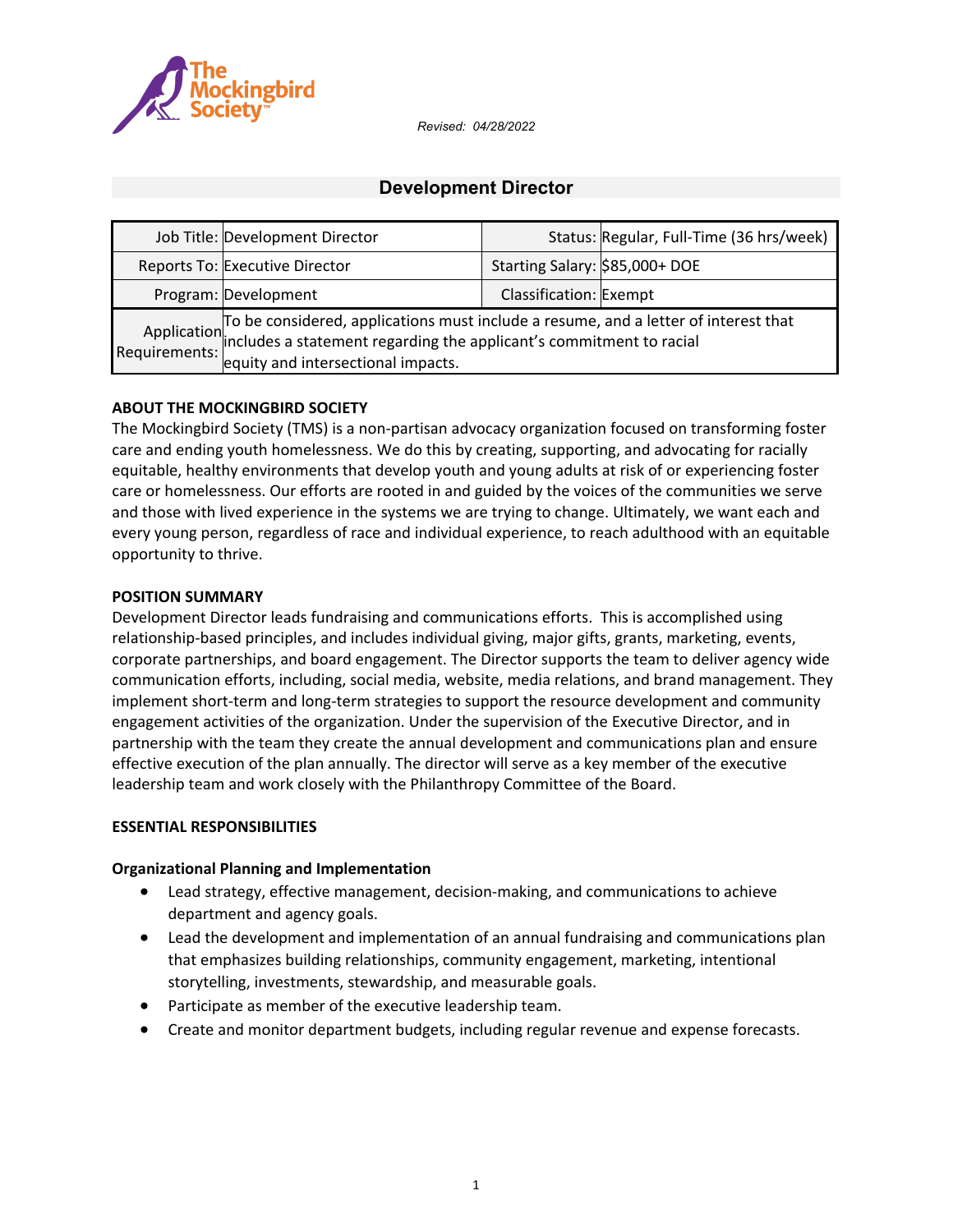*Revised: 04/28/2022*



#### **Department Management**

- Support a relationship-based development model focusing on strategies for acquisition, securing investments, stewardship, and measurable goals.
- Oversee preparation of organizational written materials for effective external communications, intentional storytelling, securing individual gifts, grants, and corporate donations.
- Oversee grant management, events, corporate partnerships, individual donor stewardship, annual giving campaigns, including appeal letters and e-blasts.
- Oversee communications and marketing efforts, ensuring the team is working across departments to create unified internal and external messages and constant talking points.
- Partner to identify and support compelling PR opportunities, social media engagement, and web content; ensure regular updates.
- Partner with the Communications Manager to deliver agency marketing efforts.
- Ensures that database protocols and procedures are comprehensive, best practice, and executed with discipline and accuracy.

## **Equity, Diversity, and Inclusion**

- Work with staff and board to engage in the ongoing race equity work.
- Participate in the Race Equity Committee.
- Approach development, community engagement, and communications from a foundation of equity and racial justice.

## **Community Partnerships and Engagement**

- Personally engage, solicit, and steward investors and partners. Serve as a visible leader internally and externally.
- Serves as a liaison and partner with Board leadership to set annual individualized Board engagement goals for outreach, advocacy, giving, and relationship building efforts of the Board of Directors.
- Serve as the staff liaison to the Philanthropy Committee of the Board of Directors
- Engage corporate partners and individual volunteers to support agency goals.

## **Staff Development and Supervision**

- Lead professional development efforts, contributing to aligned goals and work plans, coach performance, and providing necessary support for individual performance and effective team performance.
- Oversee the recruitment, hiring, training and performance evaluation of fundraising and communications team members.
- Support staff and volunteers to implement engagement and communication strategies.

## **DESIRED QUALIFICATIONS**

 Experience with, and/or commitment to having, race equity, social justice, and LGBTQ/cultural competence be a workplace priority.